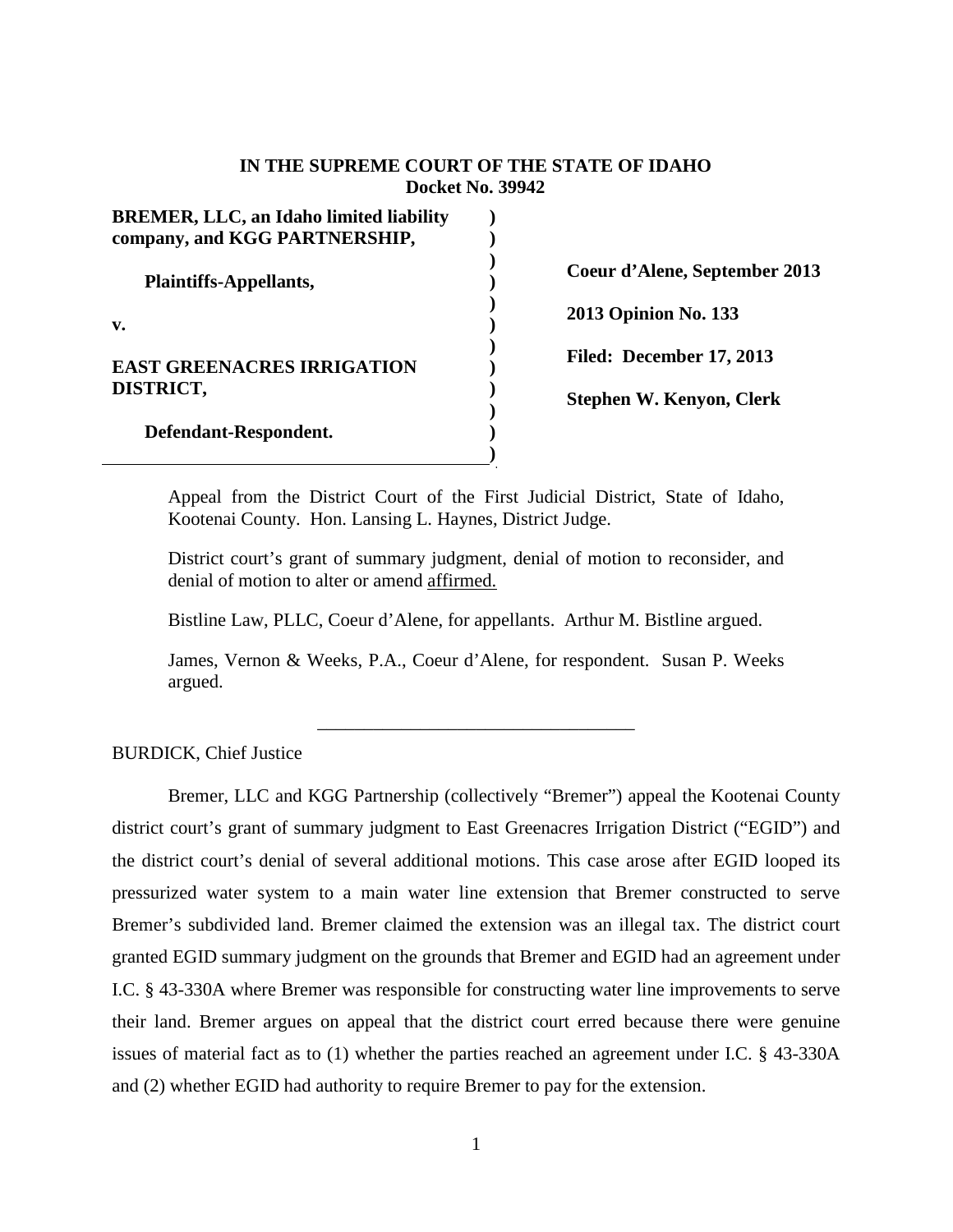#### **I. FACTUAL AND PROCEDURAL BACKGROUND**

In 2008, Bremer extended a main water line on Hayden Avenue in order to serve land within McGuire Industrial Park. This land and the water line are within EGID. EGID operates a pressurized irrigation system that delivers irrigation and potable water to its members. Around two and a half years after Bremer built the extension, EGID extended the water line further to form a "loop" within EGID's water system.

McGuire Industrial Park is located in Post Falls, Idaho, on the southeast corner of the McGuire Road and Hayden Avenue intersection. In early 2008, the water line that served the Industrial Park ran north alongside McGuire Road. Near the intersection of McGuire Road and Hayden Avenue, the water line dead ended on Hayden Avenue at a parcel immediately west of Bremer's parcel. At that time, Bremer hoped to re-plat McGuire Industrial Park, but needed a "will serve" letter from EGID to get the required approval from the Panhandle Health District.

Bremer took several actions in March 2008 that related to the Hayden Avenue main water line and providing water service to a lot within McGuire Industrial Park that had frontage on both McGuire Road and Hayden Avenue. Initially Bremer's representative, Jim Nirk, verbally informed EGID that Bremer needed a connection to the water system for a foam materials building on that lot. Subsequently, EGID informed Bremer that it would only grant approval for a new connection after Bremer submitted engineered plans and obtained Department of Environmental Quality (DEQ) approval. Later that month Gary Bremer, the managing member of Bremer, LLC, met with EGID. EGID informed Bremer that the foam materials building needed the extension and hydrants with proper fire flow pressure.

After the meeting Bremer contacted their attorney, Brent Schlotthauer, about the perception that the main line extension was unrelated to their connection. Bremer thought EGID was requiring them to install this extension to receive water service. Based on that thought, Bremer believed EGID was coercing them to install the extension because the business would lose \$6,000 a day without the water to operate. Schlotthauer then met with Ron Wilson, EGID's manager. Wilson told Schlotthauer that Bremer would not get water until they agreed to build the extension, citing EGID's by-laws as the legal authority. EGID's by-laws required that "[w]henever a landowner requests system additions or modifications, they shall be designed and constructed at the landowner's expense." EGID also had a policy that "[m]ainline extensions shall be required so as to provide for proper present or future circulation of water within the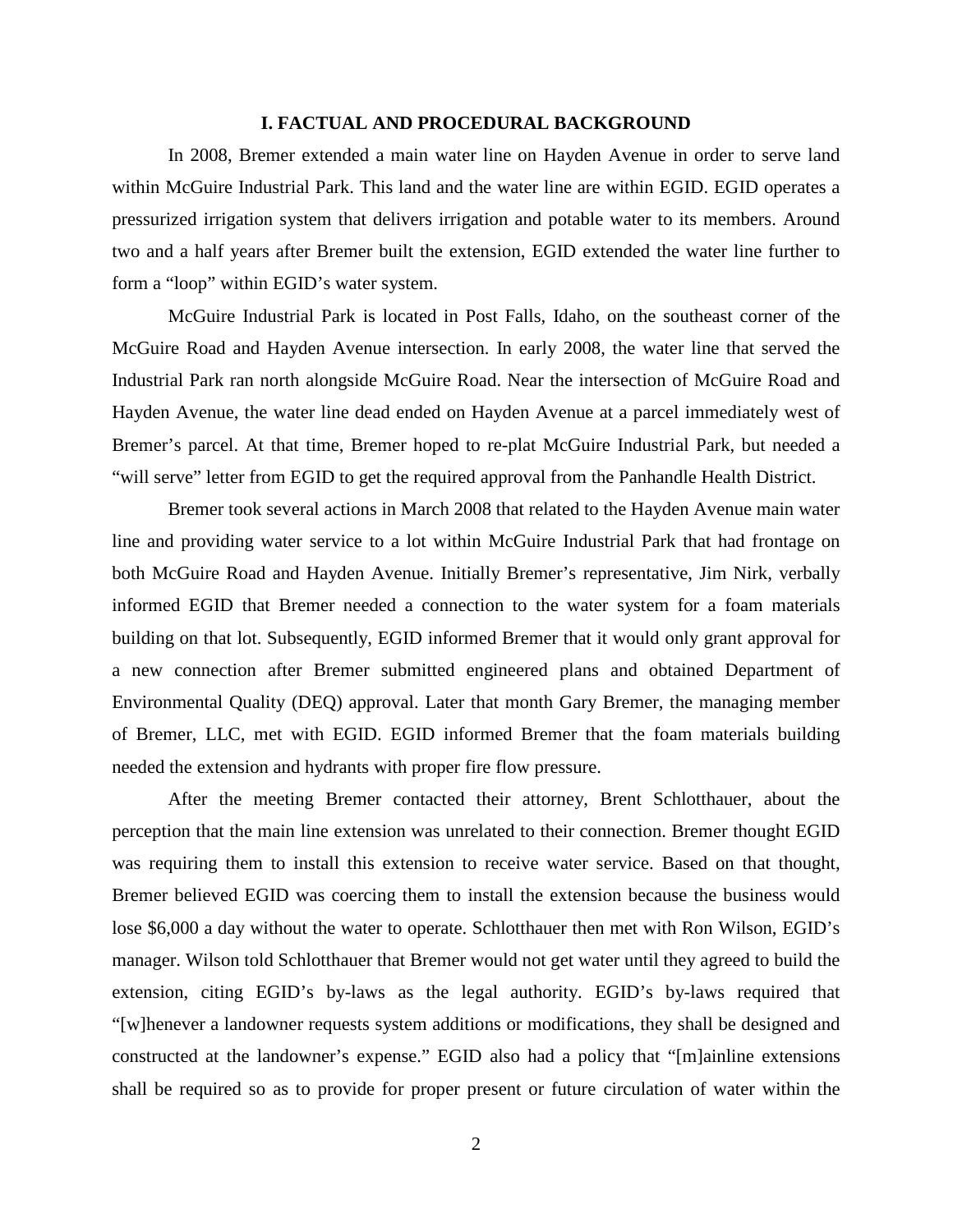system, as determined by the board of directors." Schlotthauer then advised Bremer that although the extension may be illegal, the costs to the business meant the "only logical course was to capitulate to the demand, and then institute suit after the fact."

In April 2008, Bremer recorded a re-plat of several lots within McGuire Industrial Park. This re-plat made Lot 1 smaller and gave Lot 2 an irregular L-shape with frontage on both McGuire Road and Hayden Avenue. Bremer got the required approval for this re-plat from the Panhandle Health District after EGID issued a "will serve" letter, stating that EGID had the capacity and intent to serve the Industrial Park and that a proposed main line extension would improve service. Bremer's engineer, Scott Jones, submitted plans to DEQ and EGID in May 2008 that proposed the Hayden Avenue main line extension. The next month DEQ disapproved the plan because Bremer needed to show that it met local fire flow requirements. DEQ granted approval later that month after the fire authority affirmed that the plan met those requirements.

Bremer then completed the extension. Jones submitted as-built project plans to EGID in September 2008. These plans showed that Bremer extended the main line along Hayden Avenue, adding two fire hydrants in the public right-of-way and a fire sprinkler line to the building. Bremer spent at least \$48,340 on construction. After connection, DEQ approved the line.

About a year later, Bremer notified EGID that they were subdividing Lot 2 into Lots A and B, as well as proposing an improvement on Lot B. Lot A fronted McGuire Road and Lot B fronted Hayden Avenue. That re-plat was approved by Panhandle Health District based upon EGID's assurance in a "will serve" letter that the 2008 extension gave EGID the ability to serve the property. EGID later "looped the system" by connecting another main line to the Hayden Avenue extension. The general purpose of "looping" a system is to equalize pressure and provide increased flows. Thus, looping benefits all users and the entire water system. Bremer did not have to pay for "looping" the line.

Bremer filed their Complaint against EGID on March 4, 2011, alleging that Bremer's extension improvements were unrelated to Bremer's use of EGID's water system and thus an illegal tax. After EGID filed its Answer, Bremer filed a motion for summary judgment and supporting memorandum on November 16, 2011. The next day EGID filed its Motion for Summary Judgment, supporting memorandum, and affidavits from Ron Wilson and Jim Sappington. Wilson, EGID's manager, stated that a McGuire Road connection could not meet local fire flow requirements. EGID's Superintendent of Operations and Maintenance, Jim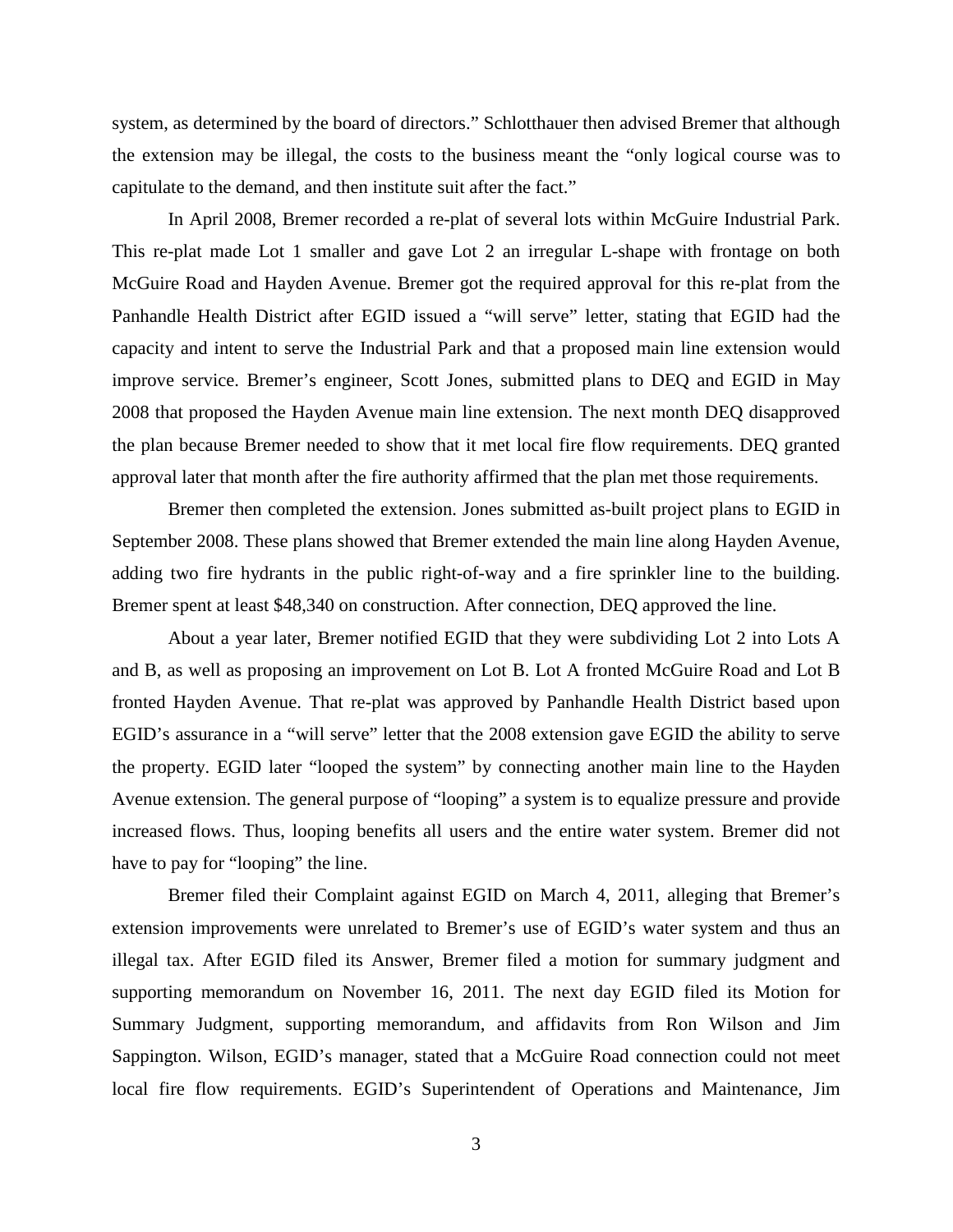Sappington, stated that the only way to connect Bremer's building was through the Hayden Avenue main line extension. Bremer later submitted Bob Skelton's affidavit, which stated that Bremer's fire suppression system did not require an extension from Hayden Avenue.

After hearing oral argument and considering supporting affidavits, the district court granted EGID's Motion for Summary Judgment. The district court concluded that no genuine issues of material fact existed that would allow a reasonable jury to find that Bremer's main line extension was unrelated to Bremer's use of the water system. Because the "Idaho legislature intended that irrigation districts have the power to require landowners who subdivide to pay for the costs extending the pressurized water system to the improved parcel," the district court found Bremer reached an agreement with EGID under I.C. § 43-330A. Thus, the court also held that the extension was not an illegal tax.

Bremer then filed a motion for reconsideration. Bremer argued that (1) EGID could only require subdividing landowners to pay for an extension when the parcel lacked infrastructure for the proper distribution of water and the improvements were directly related to the subdivision and (2) Wilson, Sappington, and Skelton's affidavits created a material question of fact on whether Bremer needed the extension. The district court denied the motion, finding that Bremer presented no new issues of fact or law.

Additionally, Bremer filed a Motion to Alter or Amend the Judgment and/or to Set Aside the Judgment and to Consider Additional Evidence with a memorandum and affidavits from Gary Bremer and Brent Schlotthauer. On April 27, 2012, the district court heard and denied the motion. Bremer timely filed an amended notice of appeal.

#### **II. ISSUES ON APPEAL**

- 1. Whether the district court erred in granting summary judgment to EGID.
- 2. Whether the district court erred in denying Bremer's Motion to Alter or Amend Judgment.
- 3. Whether either party is entitled to attorney fees on appeal.

#### **III. ANALYSIS**

## **A. The district court properly granted summary judgment to EGID.**

The first issue is whether the district court correctly held there was no genuine issue of material fact as to whether Bremer entered into an agreement under I.C. § 43-330A. Bremer makes several arguments as to why the district court erred in granting EGID summary judgment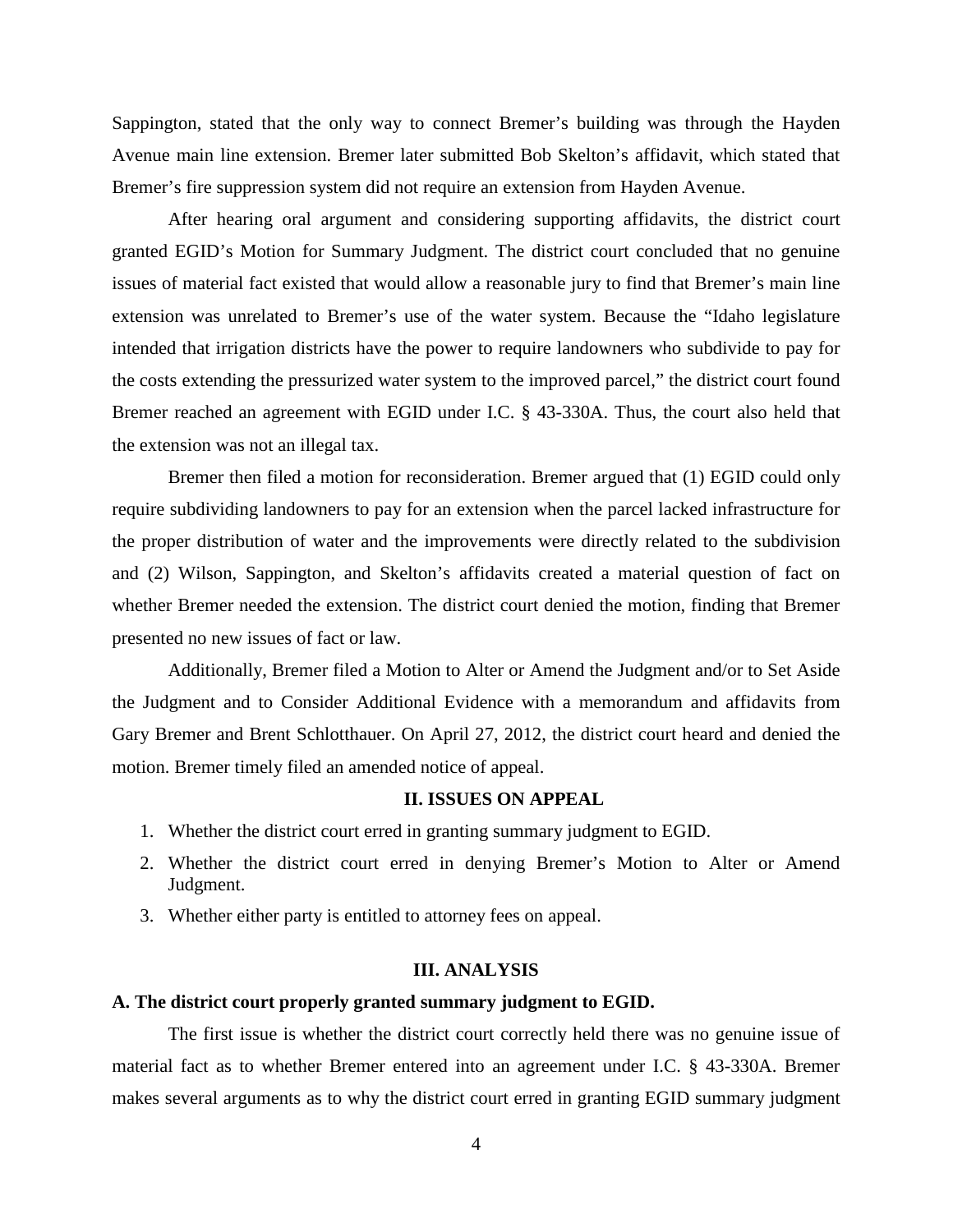on this basis. Bremer first argues that there was no agreement because (1) nothing indicates that the parties complied with I.C. § 43-330A–G and (2) EGID coerced Bremer's consent. Second, Bremer contends that even if there was an agreement, that agreement was not proper because the main line extension was not a necessary improvement for proper water distribution. Third, Bremer argues that the district court incorrectly raised the voluntary payment rule because nothing in EGID's motion for summary judgment implicated that rule.

We review a district court's grant of summary judgment using the same standard the district court used in ruling on the motion. *Buckskin Props., Inc. v. Valley Cnty.*, 154 Idaho 486, 490, 300 P.3d 18, 22 (2013). Therefore, this Court affirms summary judgment when "the pleadings, depositions, and admissions on file, together with the affidavits, if any, show that there is no genuine issue as to any material fact and that the moving party is entitled to a judgment as a matter of law." I.R.C.P. 56(c). Under this standard "all reasonable inferences that can be drawn from the record are drawn in favor of the non-moving party." *Kootenai Cnty. v. Harriman-Sayler*, 154 Idaho 13, 16, 293 P.3d 637, 640 (2012).

Idaho irrigation districts are formed when a majority of the title holders to irrigable land approve an irrigation district under the requirements of Title 43 of the Idaho Code. I.C. § 43-101. After formation, each district also assumes certain powers. For example, an irrigation district's board of directors has the power to (1) conduct the district's business affairs and "make and execute all necessary contracts"; (2) establish by-laws "as may be necessary and just to secure the just and proper distribution of [water]"; (3) "locate the necessary irrigation works . . . on any lands which may be deemed best for such location"; and (4) "do any and every lawful act necessary to be done that sufficient water may be furnished to the lands in the district for irrigation purposes." I.C. § 43-304*.* The legislature has therefore provided irrigation districts many powers in order to provide water to their users.

There are two specific methods for individuals to extend an irrigation district's service to a parcel. The first method requires that a property owner petition an irrigation district's board of directors for construction of any necessary improvement to a water system. I.C. § 43-328–§ 43- 330. If the board approves the petition, it then holds an election and assesses improvement costs to the benefited land. I.C. § 43-330. The second method, which is at issue here, involves only subdivided land. When owners of subdivided land propose development, "the board of directors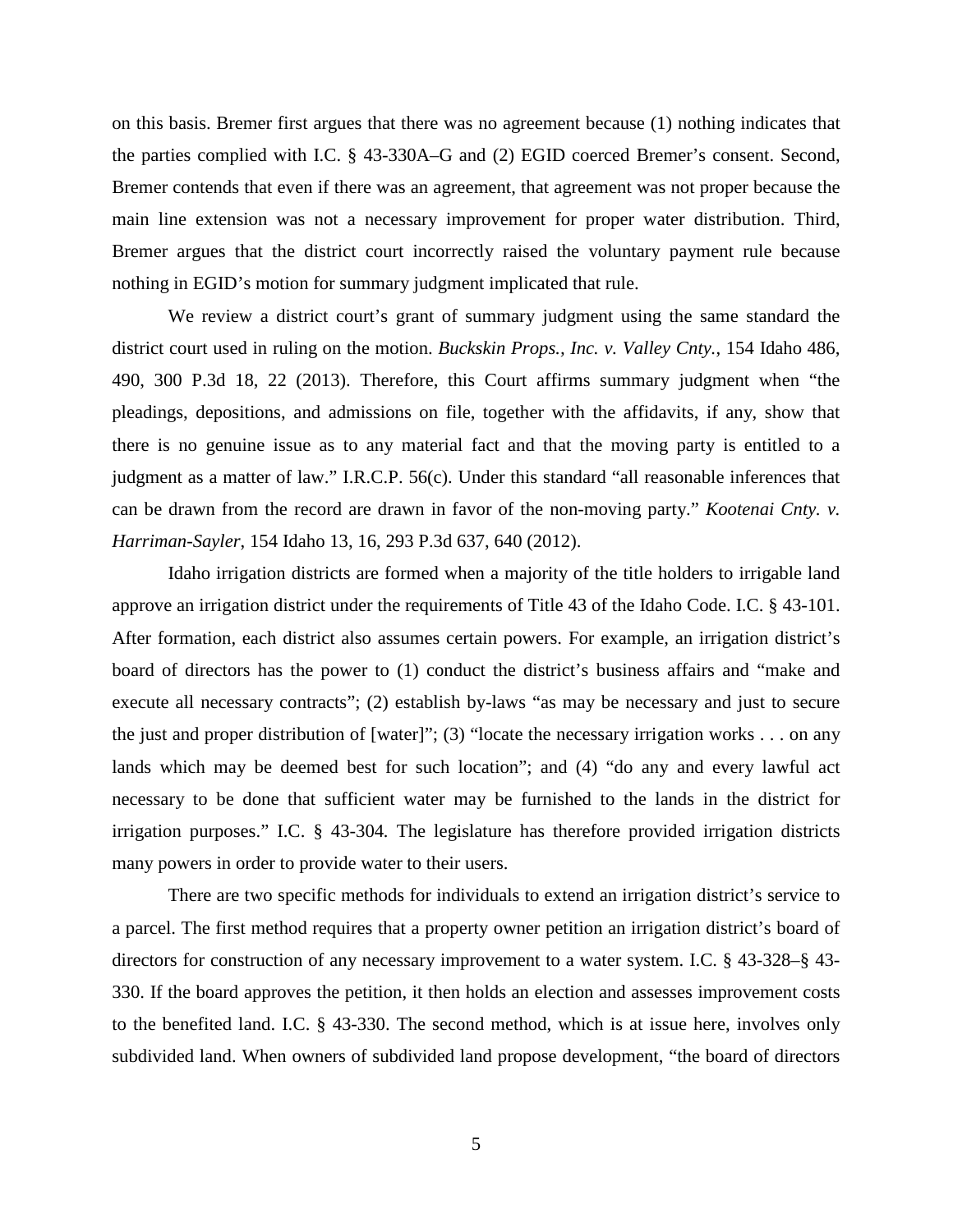of the district may enter into a contract with the owner . . . for the construction of a pressurized system for the proper distribution of irrigation water to the parcel . . . ." I.C. § 43-330A.

1. The parties properly reached an agreement under I.C. § 43-330A.

The district court held that Bremer and EGID entered into an agreement under I.C. § 43- 330A where Bremer would construct the Hayden Avenue main line extension to the subdivided parcel. Thus, the district court found no genuine issues of material fact as to whether (1) there was an agreement, and therefore a contract, and (2) whether that agreement could exist under I.C. § 43-330A even without following the statute's requirements.

#### *a. The parties reached an agreement.*

A contract requires mutual assent. *Gray v. Tri-Way Const. Servs., Inc.*, 147 Idaho 378, 384, 210 P.3d 63, 69 (2009). This requires "[a] distinct understanding common to both parties" to exist. *Id.* Therefore, mutual assent or a "meeting of the minds" must occur on every material term in the contract. *Barry v. Pac. W. Const., Inc*., 140 Idaho 827, 831, 103 P.3d 440, 444  $(2004)$ .

Here, all of the evidence points to the existence of a contract between Bremer and EGID. The contract's material terms were that Bremer was responsible for constructing and paying for the extension improvements. Bremer brought their plans to EGID when Bremer's engineer, Scott Jones, submitted his plans that included the extension. Jones's plans continued through the approval process, and ultimately Bremer constructed the extension according to those plans.

While Bremer stated that they were coerced because their business would lose \$6,000 a day due to an inability to operate without the extension, Bremer still constructed and paid for the extension. Prior to the construction, Bremer contacted their attorney, who negotiated but made no progress. However, negotiation is what often happens before two parties agree, and there is no other evidence that indicates Bremer provided EGID an alternative plan. Even if we considered the attorney's affidavit submitted in Bremer's Motion to Set Aside, Bremer's attorney advised them to continue. The attorney felt the requirement was illegal, but advised that the "logical course" was to build the extension anyway given the money invested and the time it would take to litigate. This is yet another indication that Bremer chose to build the extension. Thus, because Bremer submitted plans and built the extension, there is not any genuine issue of material fact as to whether Bremer agreed to construct the main line extension.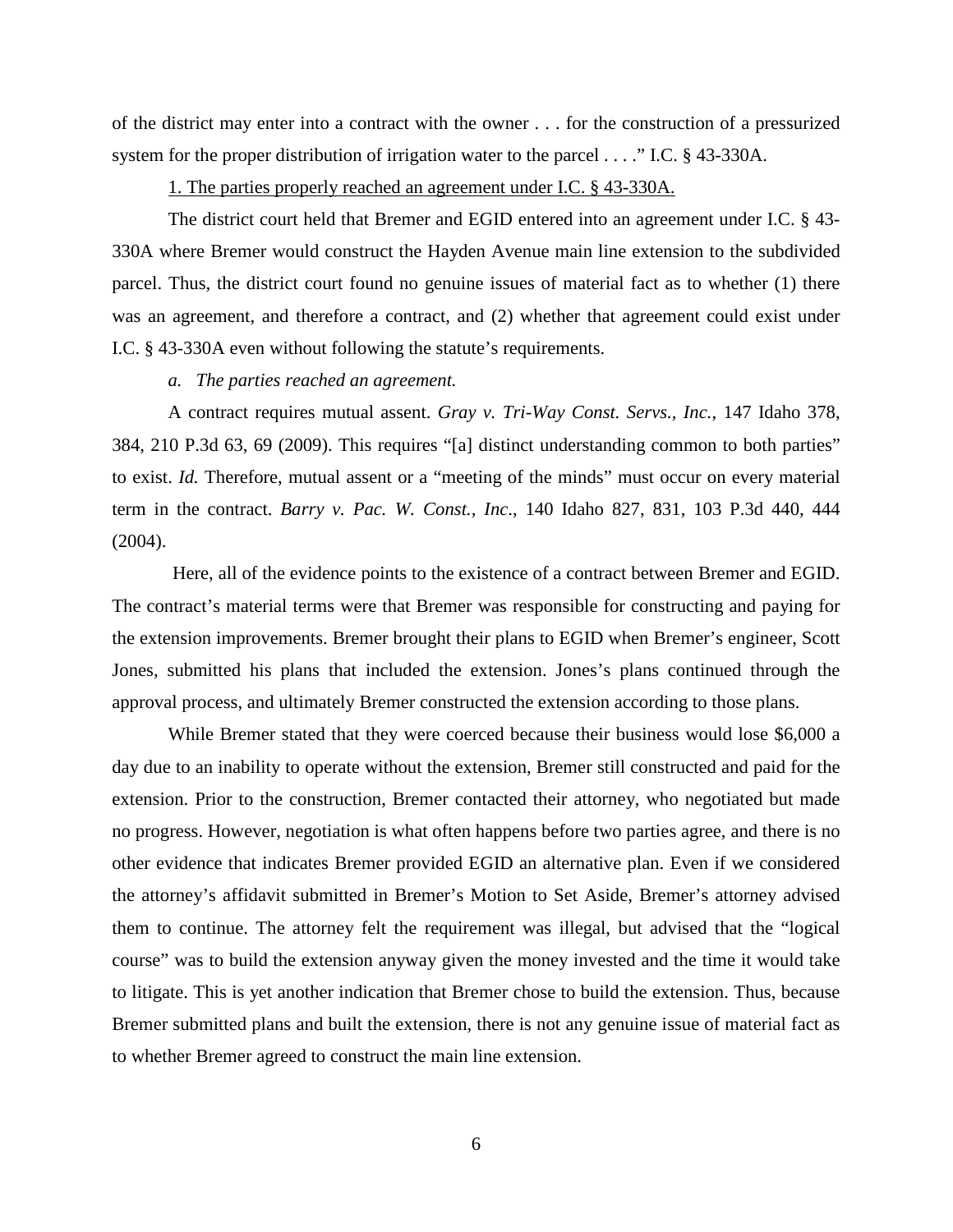Bremer's action compares to those of the plaintiffs in *KMST, LLC v. Cnty. of Ada*, 138 Idaho 577, 67 P.3d 56 (2003). There, a developer sued a highway district for inverse condemnation, claiming that the district took the developer's property because it required that the developer build a public road. *Id*. at 578–80, 67 P.3d at 57–59. This occurred after the developer proposed the road to the highway district in hopes that doing so would help the district gain the county commissioners' approval for a subdivision. *Id*. After the commissioners granted approval, the developer completed the road and dedicated it to the highway district. *Id*. at 582, 67 P.3d at 61. This Court held that there was no taking because the developer "voluntarily decided to dedicate the road to the public in order to speed the approval of its development." *Id*. The voluntariness of the developer's proposal was the basis of this Court's decision, not the fact that the developer built the road before he challenged the requirement. *Id.* at 582, 67 P.3d at 61 n.1. Indeed, we emphasized that voluntariness when we specified that "*KMST itself proposed* that it would construct and dedicate the street as part of its development." *Id.* (emphasis added).

In another case where a developer claimed that a county's payment requirement was an unlawful fee, this Court noted the voluntariness of the developer's agreement and held there was no taking because the developer sent the county a proposed capital contribution agreement with its development application. *Buckskin Props., Inc. v. Valley Cnty.*, 154 Idaho 486, 494–96, 300 P.3d 18, 26–28 (2013). There, the developer proposed the included capital contribution agreement requiring the developer to pay "agreed-upon compensation" to the county to mitigate for the development's impact. *Id.* at 495, 300 P.3d at 27. Both parties later signed a similar capital contribution agreement. *Id.* at 492, 300 P.3d at 24. While the developer's engineer stated that this impact fee was included in the agreement because the county required it, the developer did not object to the agreement or the payment requirement to any representative of the county at any time. *Id.* at 495–96, 300 P.3d at 27–28. Thus, we reasoned that this developer's proposal and agreement without objection to the impact fee were voluntary and similar to the developer's actions in *KMST*. *See Id.* at 491–96, 300 P.3d at 22–28.

Here, Bremer's actions are similar to those of the developers in *KMST* and *Buckskin*. Similar to how the *KMST* developer took the initiative to propose the road to the highway district, Bremer approached EGID about water for their new building and had Bremer's own engineer submit his plans to EGID. Those plans included the main line extension. Analogous to the engineer in *Buckskin* who stated the fee was only included because the country required it,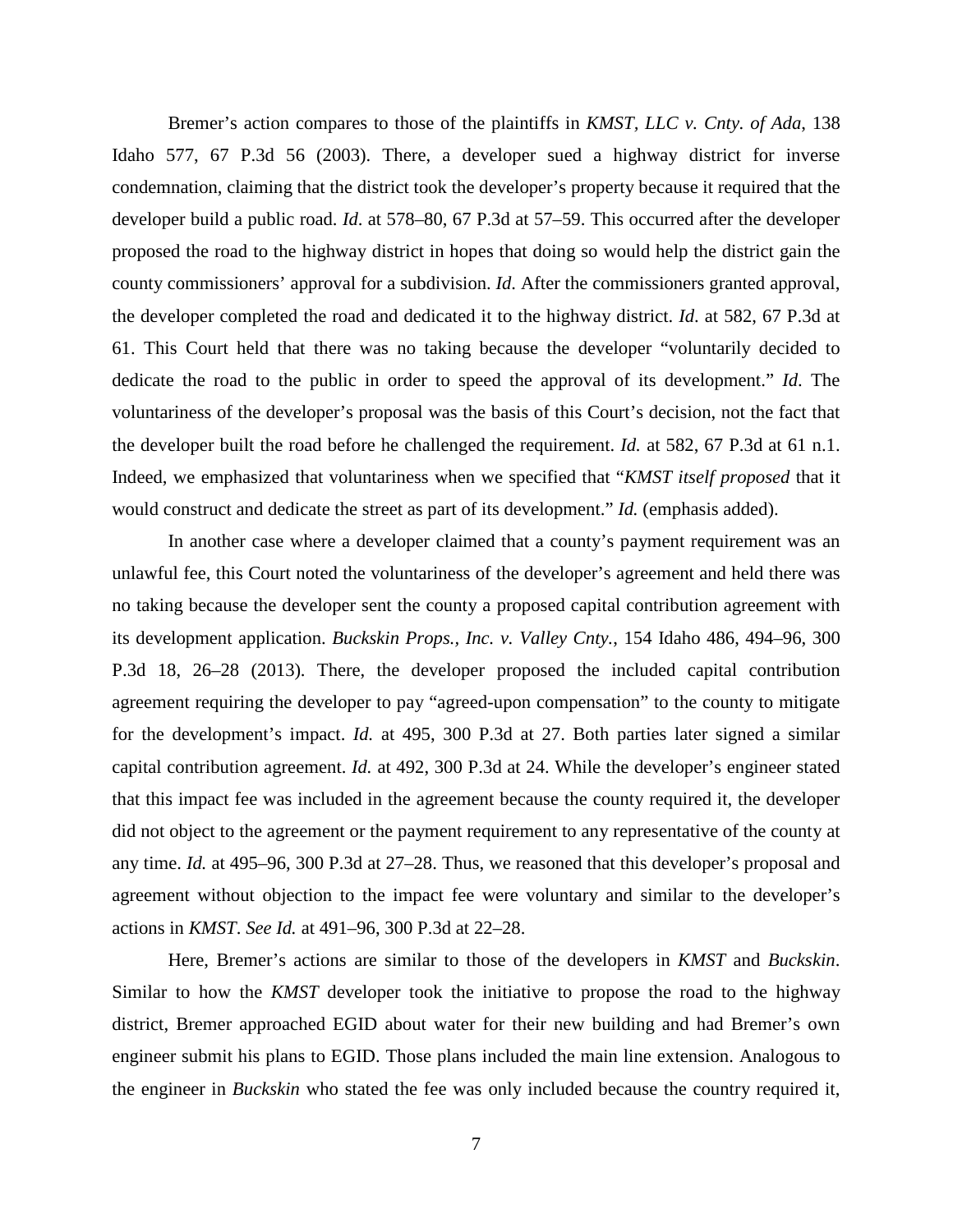Bremer's engineer said that EGID told him that it required the extension. After submitting the plan, Bremer decided to build the main line extension to allow their business to operate, similar to how the developer in *KMST* voluntarily completed a road to speed the city's approval of the development. Thus, *KMST* and *Buckskin* generally indicate that a person cannot propose an improvement and thus voluntarily agree to the improvement, and then later contend there was no agreement because the improvement was for the public.

Bremer argues that even if we use *KMST* for the proposition above, it does not apply here because EGID coerced Bremer through economic duress. Bremer points to Gary Bremer's affidavit that states he was coerced and the business would lose \$6,000 a day. Bremer also cites *Green v. Byers*, 16 Idaho 178, 101 P. 79 (1909), for the rule that there is economic coercion when the denial of water results in a loss of the productive capacity of real property.

However, *Green* is distinguishable. There, we defined duress as "that condition of mind produced by the wrongful conduct of another, rendering a person incompetent to contract with the exercise of his free will power . . . ." *Id.* at 182, 101 P. at 80. In *Green*, the defendant alleged duress after an irrigation company refused to deliver water to him unless he signed a special contract. *Id.* at 183, 101 P. at 80–81. We held that the defendant was under duress and the company was bound to deliver the water because the defendant had done "all that the laws of the state require him to do in order to get that water . . . ." *Id*. at 183, 101 P. at 81. Indeed, the irrigation company could not legally require the defendant to sign a special contract because the law did not require a contract. *Id.* Conversely, here the law did allow Bremer to pay for the extension because the legislature authorized the irrigation district to enter into contracts under I.C. §43-330A. Nothing about what EGID did here was illegal. In fact, the contract was properly authorized by a statute. Thus, *Green* does not apply.

## *b. The parties properly complied with I.C. § 43-330A–G.*

Bremer contends that even if there was a contract, the contract is void and unenforceable for failure to abide by I.C. § 43-330A–G. Contracts between an irrigation district and an owner of subdivided land under I.C. § 43-330A have several statutory requirements. For example, the contract must include certain mandatory provisions about apportioning the cost of the upgrades. I.C. § 43-330B. Also, the contract must be recorded under I.C. § 43-330D, which implies that the contract must also be written. Bremer argues that EGID did not comply with these requirements and thus the agreement is not binding. This argument fails.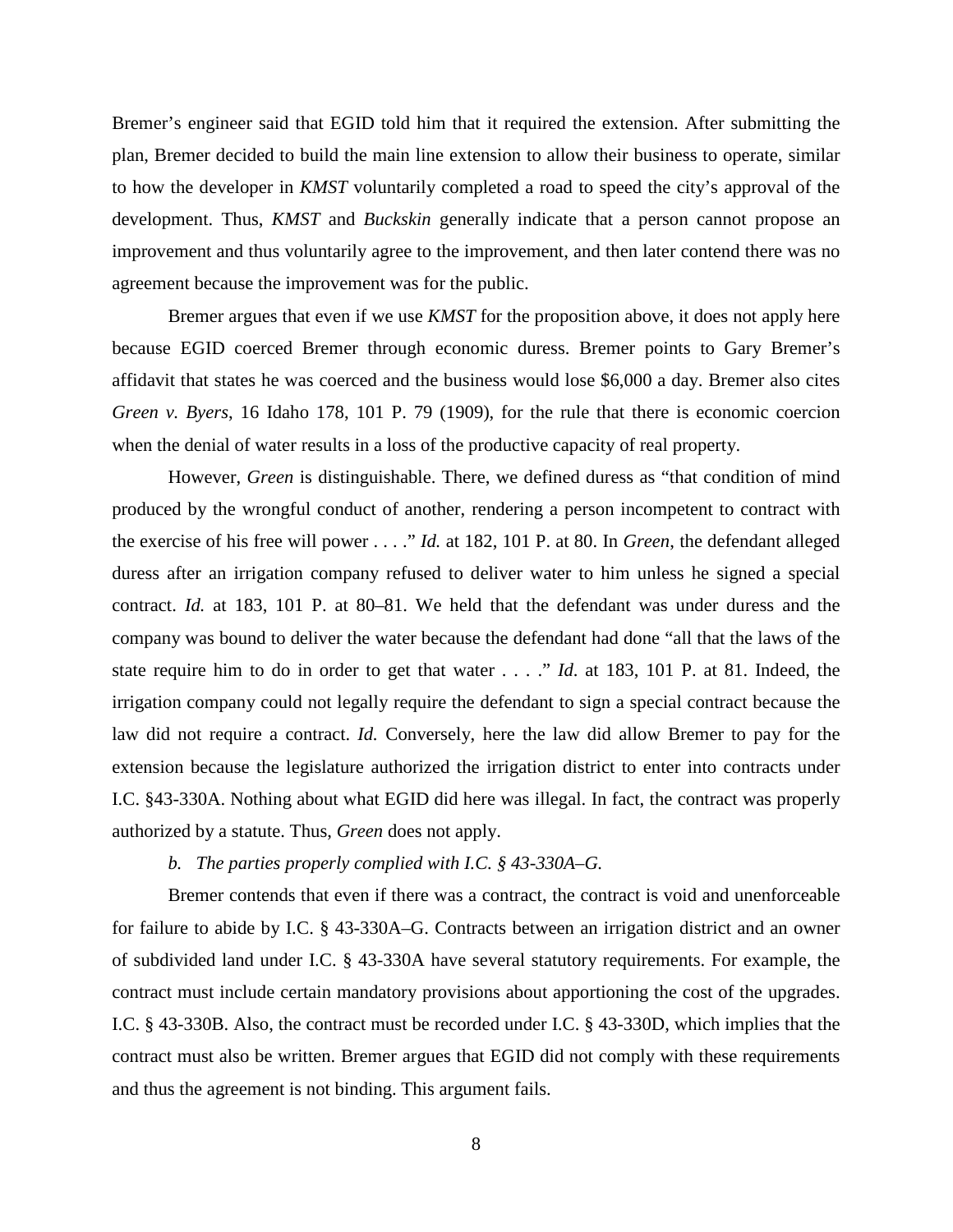First, Bremer's argument fails because I.C § 43-330D states that "the owner or owners named in the contract shall remain personally liable, jointly and severally, for the cost of construction until the contract has been properly recorded." *Id*. In other words, those that enter into a contract with an irrigation district remain liable even when a contract is not recorded. Therefore, Bremer was liable even without a recorded contract.

Second, the district court held that an oral contract could be binding because Bremer claimed an illegal tax and not contract damages. Indeed, the district court stated that lack of writing could be a material circumstance if Bremer's claim was for unpaid construction costs. However, because Bremer's claim was not for unpaid costs, there was no statute of frauds requirement that the contract be in writing. Thus, the lack of recording is not fatal to the district court's holding that Bremer and EGID had a contract.

Third, the district court held that the legislature intended that irrigation districts have the power to require subdividing landowners to pay for the costs of extending the pressurized water system. The statutory language supports this interpretation. Idaho Code section 43-330A permits irrigation districts to enter into contracts with the owners of subdivided land: "the board of directors of the district *may* enter into a contract with the owner . . . ." I.C. § 43-330A (emphasis added). Thus, an irrigation district can choose to contract. Additionally, I.C. § 43-330B protects the irrigation district and ensures a landowner will repay improvement costs by (1) including in the contract an apportionment of the system construction cost; (2) providing that the construction cost is a lien against the parcel; and (3) requiring the contract include an installment payment schedule for unpaid costs. *Id*. Because the legislature allowed irrigation districts to contract and protected districts from non-payment, the statute supports the district court's holding. Because of I.C. § 43-330D's language, the fact that the statute of frauds does not bar the contract, and the statute's nonpayment protections, we hold that the contract is enforceable under the plain language in I.C. § 43-330A–G.

#### 2. The improvement must allow proper distribution of irrigation water to the parcel.

We have held that "when the language of a statute is definite, courts must give effect to that meaning whether or not the legislature anticipated the statute's result." *Viking Const., Inc. v. Hayden Lake Irr. Dist.*, 149 Idaho 187, 192, 233 P.3d 118, 123 (2010), *abrogated on other grounds by [Verska v. Saint Alphonsus Reg'l Med. Ctr,](https://a.next.westlaw.com/Link/Document/FullText?findType=Y&serNum=2026475759&pubNum=4645&originationContext=document&transitionType=DocumentItem&contextData=(sc.Keycite))* 151 Idaho 889, 265 P.3d 502 (2011). The Court will only construe a statute when its wording is ambiguous. *Id*. Bremer argues that the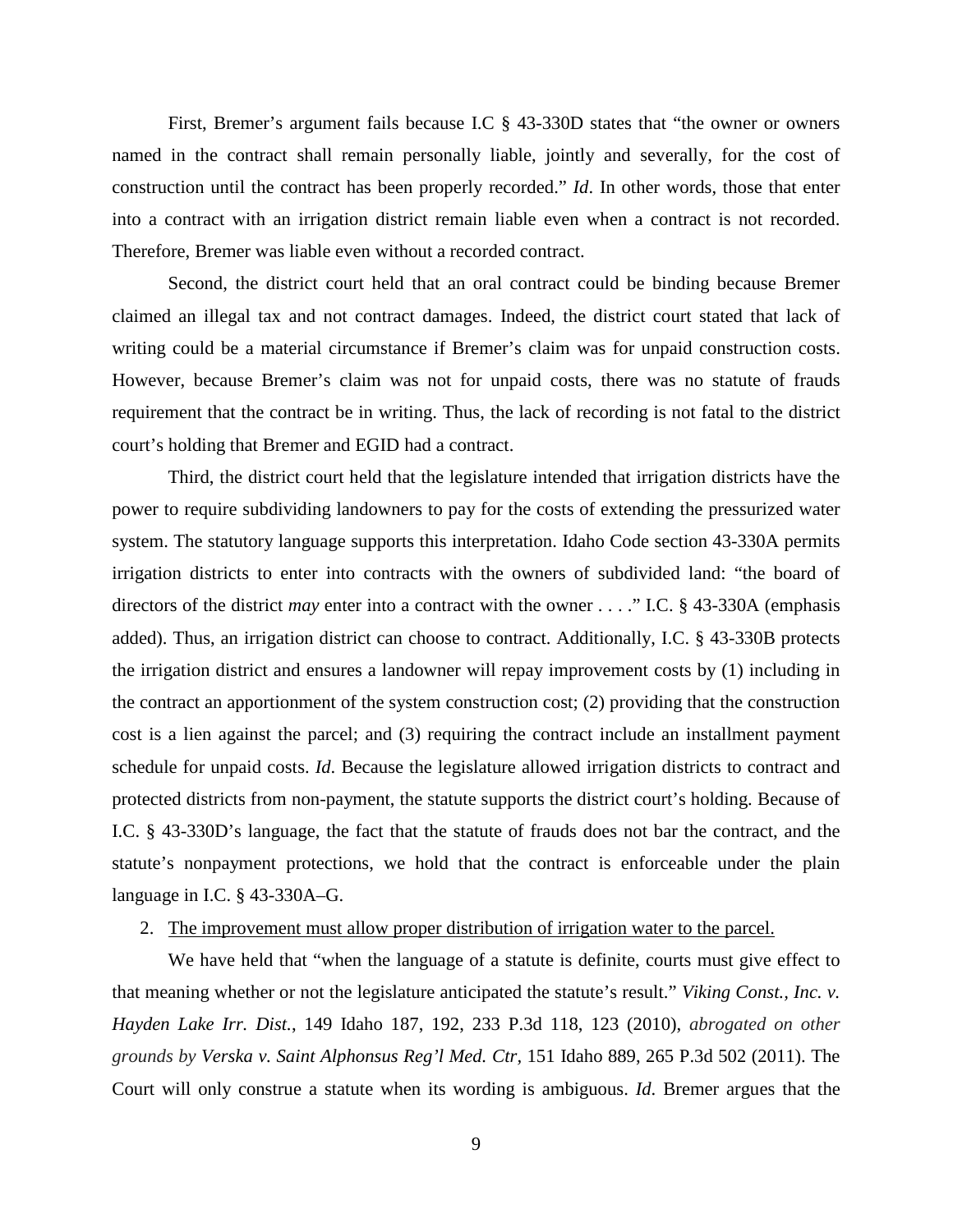extension is an illegal tax because no statutory authority exists to allow EGID to impose this improvement on Bremer. Bremer contends EGID did not have authority because the legislature never granted irrigation districts the power to require one landowner to pay for capital improvements that benefit the entire system. In concluding that this was a "capital improvement," Bremer relies on the inference that the main line extension was only intended as a system improvement.

Article VII, Section 6 of the Idaho Constitution allows the legislature to give municipal corporations the power to tax. A municipality's taxing power "is limited to that taxing power given to the municipality by the legislature." *Idaho Bldg. Contractors Ass'n v. City of Coeur d'Alene*, 126 Idaho 740, 742, 890 P.2d 326, 328 (1995). Bremer admits the legislature gave irrigation districts many options to raise revenue, but argues none of those apply here because the improvement was not "necessary." Bremer's reasoning comes from how he reads the statute's plain language.

Bremer adds the word "necessary" into I.C. § 43-330A by stating that "the improvements" must be necessary for the proper distribution of water." However, the word necessary is absent from I.C. § 43-330A. The statute instead states that when subdividing landowners propose development "the board of directors of the district may enter into a contract with the owner . . . for the construction of a pressurized system for the proper distribution of irrigation water to the parcel . . . ." I.C. § 43-330A. This section never states that the improvement must be necessary. Instead, it only articulates that the construction must be "for the proper distribution of irrigation water to the parcel." *Id.*

Bremer asserts that I.C. § 43-331 gives the board the authority to determine whether improvements are "necessary" for the proper distribution of water. However, the word "necessary" also does not appear in I.C. § 43-331. Instead, that section allows a district to levy assessments for irrigation improvements on subdivided land when "the owner has made no provisions which in the opinion of the board of directors is *adequate* for the proper distribution of water thereto." I.C. § 43-331 (emphasis added). However, this section has limited applicability because Bremer was an owner that did make a provision for water under I.C. § 43-330A. Therefore, I.C. § 43-331 does not apply.

Finally, although I.C. § 43-330A does not require that the main line extension be a "necessary improvement," the extension was necessary because Bremer needed the extension to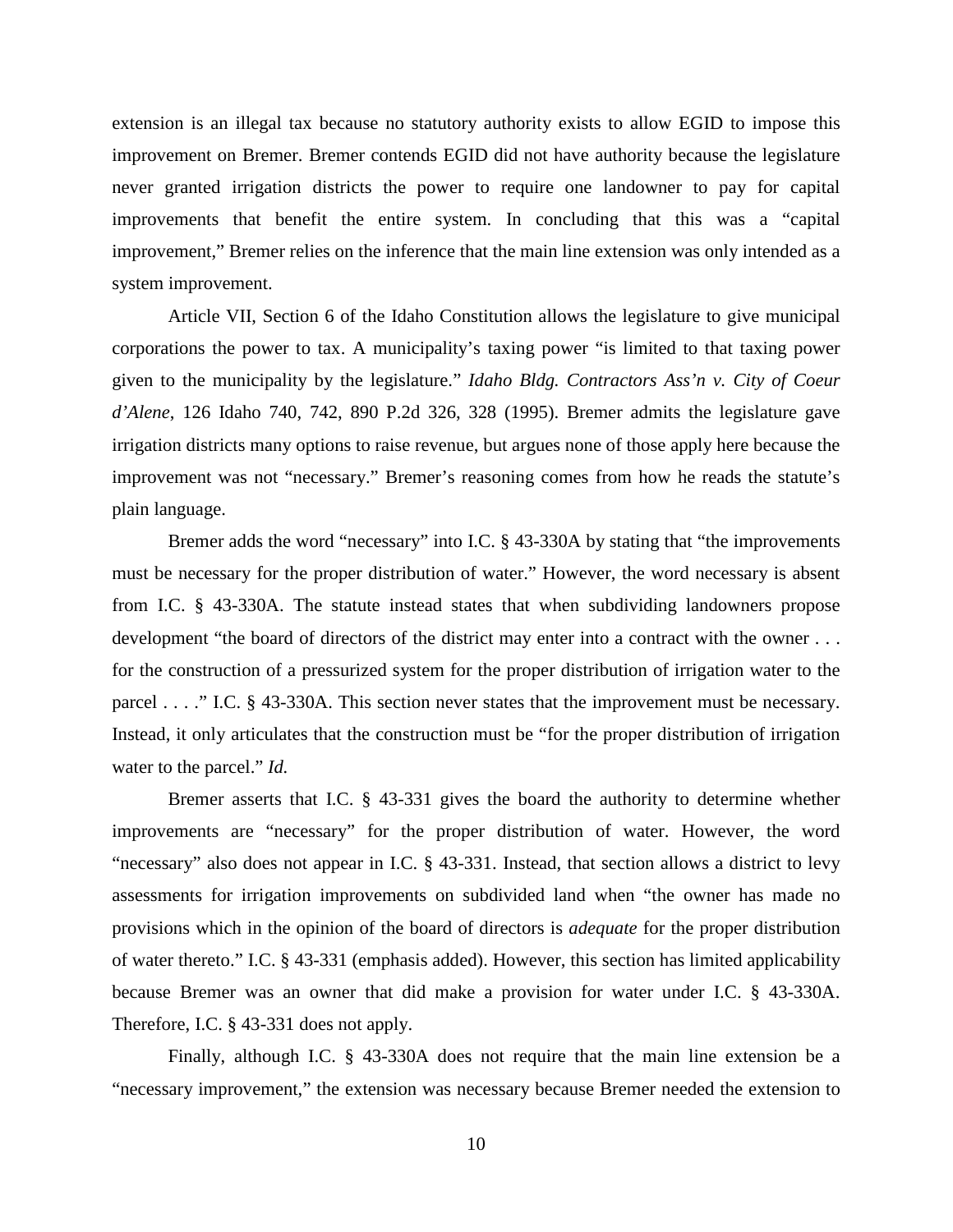get their re-plat approved. Panhandle Health District would not grant final approval of Bremer's re-plat until it received a "will-serve" letter from EGID. EGID noted that the main line extension would improve service, and issued a "will-serve" letter on the basis that Bremer's plan would meet regulations. Those regulations include local fire flow requirements. If Bremer had submitted a plan to EGID that would not meet fire flow requirements, then EGID's "will serve" letter would not be effective, and Bremer could not have gotten Panhandle Health District's approval. However, Bremer's engineer submitted the extension plans, which did meet fire flow requirements. Therefore, the extension was necessary to approve Bremer's re-plat because it allowed EGID to properly issue a "will-serve" letter.

# 3. The district court did not rely on the voluntary payment rule on summary judgment or the motion to reconsider.<sup>[1](#page-10-0)</sup>

On summary judgment, the trial court examines the pleadings to determine what issues the movant raised and only considers issues raised by the pleadings. *Esser Elec. v. Lost River Ballistics Techs., Inc*., 145 Idaho 912, 919, 188 P.3d 854, 861 (2008). The trial court also uses the pleadings "to determine whether all or only some issues raised in the pleadings have been placed at issue by the motion for summary judgment." *Id.* Thus, the trial court will only decide issues raised in the moving party's motion for summary judgment. *Id.* As for motions to reconsider, we recently clarified that the standard of review was "the same standard of review used by the lower court in deciding the motion for reconsideration." *Fragnella v. Petrovich*, 153 Idaho 266, 276, 281 P.3d 103, 113 (2012). Thus, when the district court grants summary judgment and then denies a motion for reconsideration, "this Court must determine whether the evidence presented a genuine issue of material fact to defeat summary judgment." *Id*. This means the Court reviews the district court's denial of a motion for reconsideration de novo.

Bremer argues that the district court erred when it relied on the voluntary payment rule in granting EGID's motion for summary judgment because EGID never argued that Bremer voluntarily agreed to pay for the extension. The voluntary payment rule provides that "a person cannot, either by way of set-off or counterclaim, or by direct action, recover back money which he has voluntarily paid with full knowledge of all the facts, and without any fraud, duress or extortion, although no obligation to make such payment existed." *Breckenridge v. Johnston*, 62

<span id="page-10-0"></span><sup>&</sup>lt;sup>1</sup> While Bremer's brief addresses the voluntary payment rule in the context of summary judgment, the primary place Bremer addressed the rule in the district court was in the Motion to Alter. However, Bremer implies that they only became aware that the district court relied on this rule in the court's ruling on the motion for reconsideration.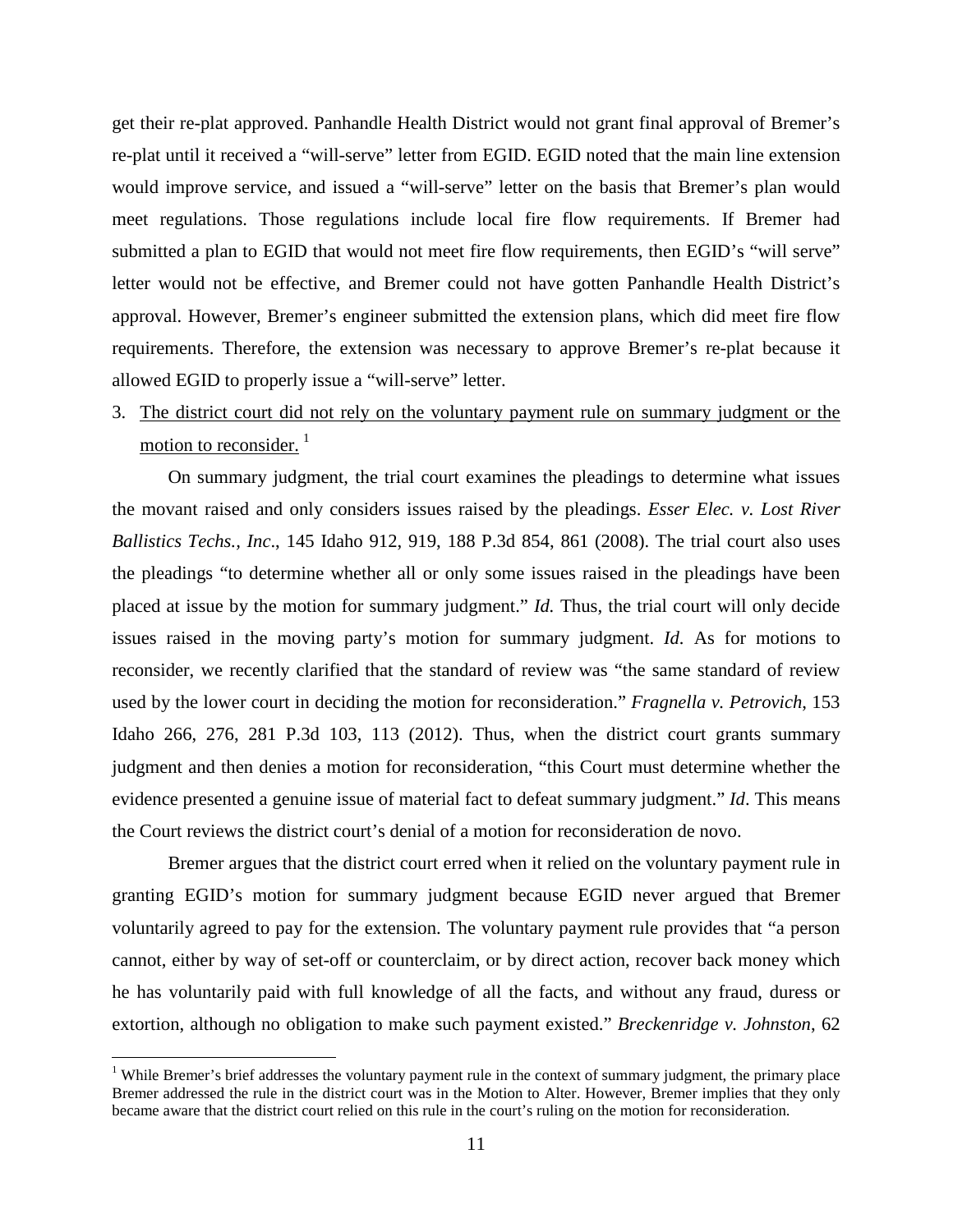Idaho 121, 133, 108 P.2d 833, 838 (1940). Under this rule, a person cannot recover a payment that he voluntarily made to satisfy a demand in excess of what is legally due, if he made that payment with full knowledge of the facts and free from mistake, fraud, duress, or extortion. *Id.*

Here, Bremer's assertion that EGID did not raise the voluntary payment rule is correct and not at all in dispute. EGID even admits that it never argued the voluntary payment rule on summary judgment. Consistent with that admission, the district court never mentions the voluntary payment rule in its memorandum granting summary judgment. The only mention of payment in that decision was the court's statement that "[p]laintiffs did enter into the agreement cited above and did voluntarily bear the costs of the system improvement to benefit their parcel." However, that statement was in the context of the district court's holding that the parties reached an agreement pursuant to the statute where Bremer was responsible for constructing the improvements. Thus, while the district court mentioned the word "voluntarily," it made that reference in the context of I.C. § 43-330A and whether Bremer entered into an agreement voluntarily. The district court never relied on the voluntary payment rule.

The district court also correctly denied Bremer's motion to reconsider because Bremer presented nothing new that created a genuine issue of material fact. Also, nowhere does the district court rely on the voluntary payment rule in denying Bremer's motion. At the March 14, 2012 hearing, the district court noted it was "paraphrasing" itself. This shows the court was not considering any new law, which the court also specifically stated. The court then noted that the record seemed "clear that plaintiffs responded with here's our plan for extending the main line, and that plan was accepted, that plan was finalized." The only place Bremer could possibly believe the district court implicated the voluntary payment rule was when it held there were no issues of material fact "because the action was acceded to by the plaintiffs." But in context, it is obvious the district court did not raise the voluntary payment rule.

Because the district court made its decision based on the same facts and law as on summary judgment, we affirm the district court's denial of the motion to reconsider. We do not need to consider the voluntary payment rule, so we do not consider whether Bremer's agreement was coerced. Further, because Bremer and EGID reached an agreement and there are no alternate grounds to deny summary judgment, we affirm the district court's grant of summary judgment.

## **B. The district court correctly denied Bremer's Motion to Alter or Amend.**

12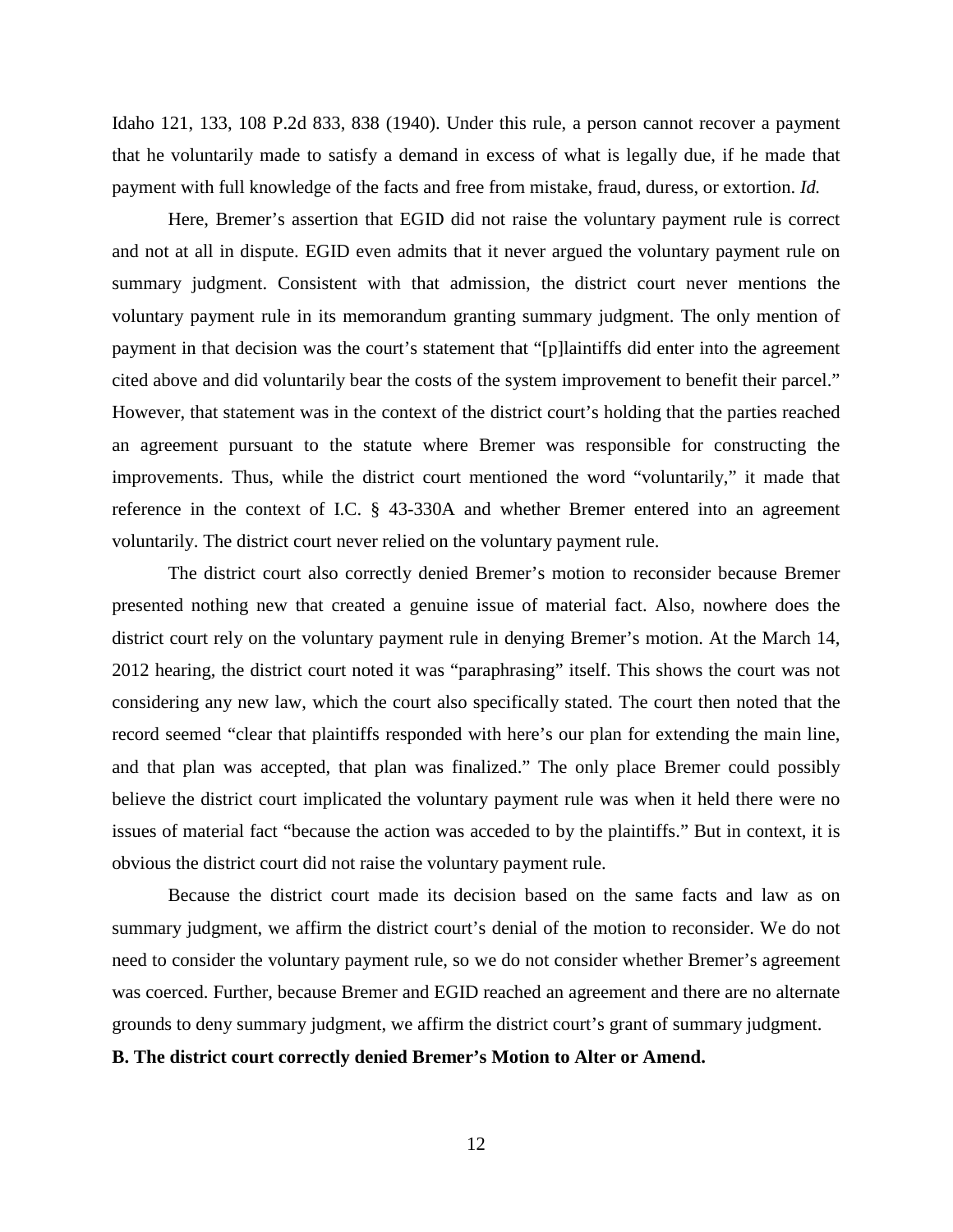On April 27, 2012, the district court denied Bremer's Motion to Alter or Amend the Judgment. Bremer argues this was error because the district court raised the voluntary payment rule in the motion for reconsideration hearing, which was a surprise. Bremer contends that because this rule was not briefed or argued, Bremer did not submit evidence on the negotiations surrounding the main line extension and did not focus on the defense of coercion. We have held that the district court did not use the voluntary payment rule. Thus, there is no surprise and the district court properly denied the motion to alter or amend.

### **C. Neither party is entitled to attorney fees on appeal.**

Bremer argues they are entitled to attorney's fees pursuant to I.C. § 12-117 because a material question of fact clearly existed. Idaho Code section 12-117 awards reasonable attorney fees to the prevailing party. Here, Bremer is not the prevailing party. Thus, we do not award Bremer attorney fees on appeal.

EGID requests attorney fees solely under I.C. § 12-121, which allows an award of reasonable attorney's fees to the prevailing party in a civil action. This Court awards reasonable attorney fees under I.C. § 12-121 only when we are "left with the abiding belief that the appeal was brought, pursued or defended frivolously, unreasonably or without foundation." *Telford Lands LLC v. Cain*, 154 Idaho 981, 993, 303 P.3d 1237, 1249 (2013). Conversely, we will not award fees "[i]f there is a legitimate, triable issue of fact or a legitimate issue of law . . . even though the losing party has asserted factual or legal claims that are frivolous, unreasonable, or without foundation." *Id.* EGID argues that Bremer's appeal was frivolous because Bremer irrationally argued they did not need water delivery after requesting water and complained EGID did not consider an alternate route that Bremer never proposed.

Here, Bremer did pursue several unreasonable arguments. First, Bremer argues the voluntary payment rule on appeal when it is plain the district court never raised that issue. In fact, the district court never mentioned the voluntary payment rule in its grant of summary judgment to EGID. Also, in the motion for reconsideration the district court specifically noted that it relied on its first opinion by stating: "I just want to paraphrase the court's initial decision." Neither of these instances genuinely raised the voluntary payment rule. Second, Bremer continues to argue that EGID could have accepted an alternate route that Bremer's engineer never proposed. There is no evidence that EGID ever knew that Bremer had an alternate option